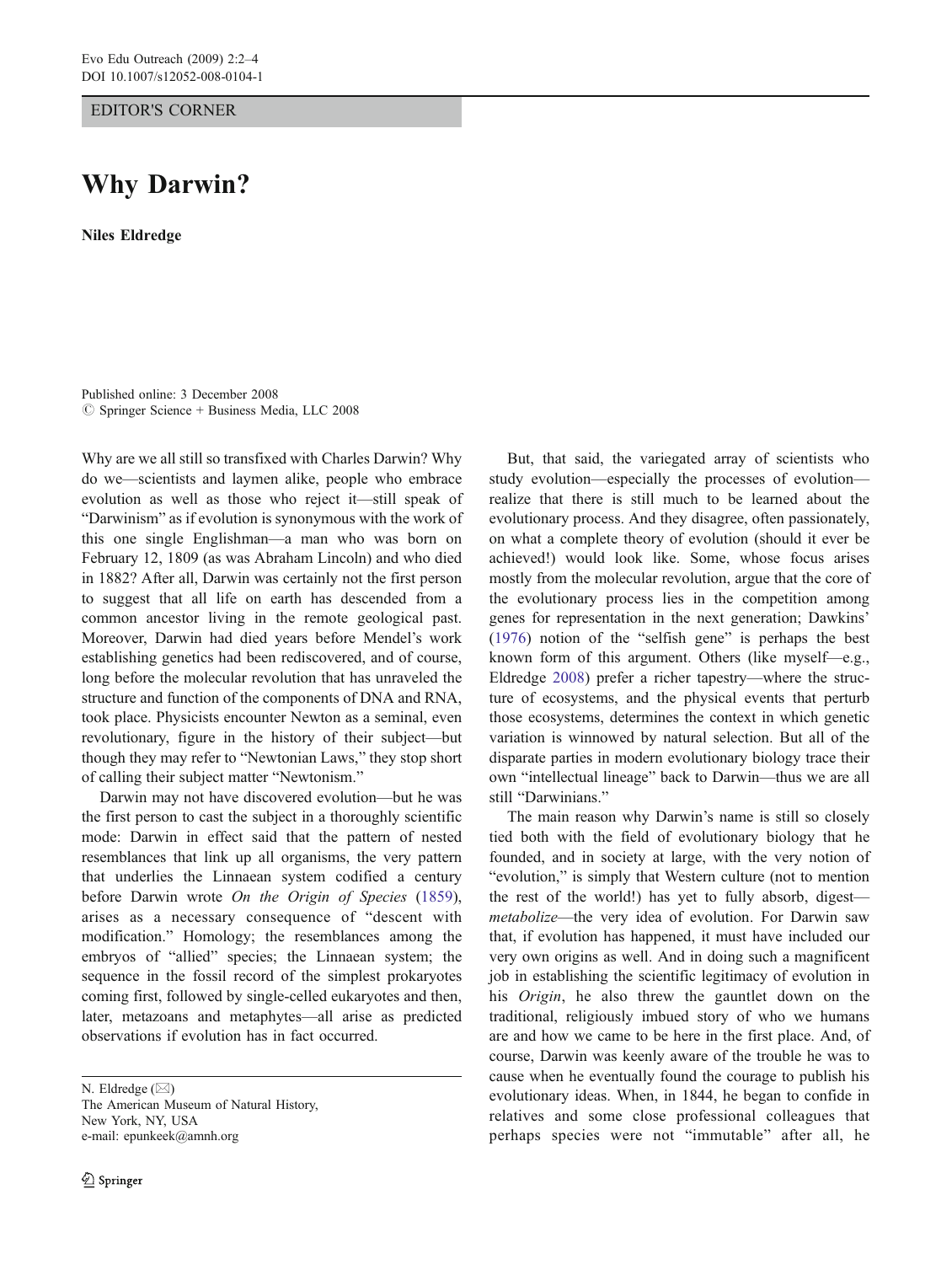acknowledged his anxiety especially clearly when he wrote to the botanist Joseph Hooker that it is "like confessing a murder" (Darwin [1844](#page-2-0)).

So we still speak of Darwin simply because we have yet to have fully absorbed his message. In the first decade of the twenty-first century, some of the Victorian intellectual giants are beginning to fade from our conscious minds important, even crucial, as their work has been to western thought. Marx, for example, has dimmed as communist states increasingly adopt the free market ethos and praxis of the west (though perhaps such countries will entertain second thoughts given the spectacular failures of the free market in recent times). Freud has (unwisely, I also think) begun to give way to Prozac. And Charles Dickens has disappeared from the British £10 note—replaced, by, of all people, Charles Darwin, a few years ago. Darwin stands virtually alone amongst his contemporaries as a man whose name still resonates in modern times.

So we still pay attention to this man. Most of us, when we think of Darwin, see him as a wise (if sometimes rather sad) old man nearing the end of his life. I have spent much of the past 5 years focused especially on Darwin, first in preparation for a major exhibition on Darwin that opened at the American Museum of Natural History in New York in late 2005 (an exhibition which is now travelling the world as Darwin's 200th birthday approaches in 2009).

But Darwin piqued my curiosity—as I have long felt that Darwin is the very model of the creative scientist. He left well over 10,000,000 words behind him—most of them still unpublished: books, letters, scientific notes, even shopping lists. This rich store of Darwiniana gives us an unrivalled look at the very workings of the mind of the man whose ideas still roil the world. And I—along with a host of Darwin scholars—have continued to sift through this vast storehouse of information.

Instead of seeing Darwin as an old man, I have been most intrigued in the past few years with the young Darwin—the young man with only rudimentary training and only the simplest of scientific equipment, who travelled on the H.M. S. Beagle for nearly 5 years (1831–1836) around the world. What did Darwin do, observe, collect—especially in South America—that led him, a fairly conventional-seeming (if economically well-off) young man who was imbued with the traditional story of Creation, to embrace the notion of "transmutation"?

Darwin's passion for his work—and, more deeply, for life itself—shines brightly throughout his diary, letters, and notes on the Beagle. And though Darwin never lost this passion, even as he battled periods of depression (like Lincoln, Darwin seems to have been a "melancholic") throughout the remainder of his life, the joy he took in nature, and in his work coming to grips with nature, is never more evident than when he was on the Beagle.

Most famous, of course, is his written cry "The mind is a chaos of delight" as he recorded his thoughts and feelings when at last he glimpsed a true tropical rainforest—in Bahia, soon after the Beagle reached Brazil in 1832. The Bahian forest was the prototype for his "entangled bank" passage in the last, reverentially poetic paragraph in On the Origin of Species published 27 years later.

And, excited as he was to experience first hand the wonders of South American ecosystems, its species of animals and plants, its fossils—in Darwin's head there lurked a quieter, careful, analytic mind. I am now convinced that Darwin framed his observations in those early years in South America (1832–1835) before he reached the Galapagos (later in 1835) as if he were testing transmutation even then. His excitement about seeing the fossil bones of an agouti (his "cavy"), very similar, he felt, to the modern Patagonian species, still early in 1832, reveals Darwin's keen interest in species native to South America—species replacing one another in space and in time.

I have reached the conclusion that Darwin was testing the idea of transmutation from his earliest experiences in South America (see my essay "Experimenting with Transmutation. Darwin, the Beagle, and Evolution" elsewhere in this issue). He had learned of these ideas from his mentor Robert Grant (and quite possibly others) during a 2-year sojourn in Edinburgh as a medical student. He had been bored with the lectures, sickened at the sight of blood, and horrified at the screams of patients in the operating theater—and so chose instead to remain outdoors, hunting and collecting and learning the rudiments of marine zoological research from Grant, an avowed Lamarckian and an admirer, as well, of Darwin's very own grandfather Erasmus, who had also written of transmutation in positive terms. Here, in this young naturalist aboard the Beagle, we have the quintessence of the passionate, yet deliberately analytic young man, who later in life confessed he had been eager to take his place among the men of science when once he finally returned home to his native soil.

As much as we may still wrangle over the intellectual heritage that *is* the very idea of evolution (arguing, that is, not whether life has evolved, but exactly how it has evolved), the opportunity to observe Darwin as a young man literally transforming himself from a creationist to a transmutationist while in South America is not only a thrilling adventure in its own right: for it is also an astonishing insight into how the very best, creative science is actually done. As in all walks of life, human creativity is the interplay between the mind and an object. In music, the "object" is the rather abstract realm of possibilities of melodies, harmonies, and rhythms thrown up (in western music) by the 12-tone scale and the examples of previous composers. In natural science, the mind resonates with the rather more obvious and concrete patterns of nature